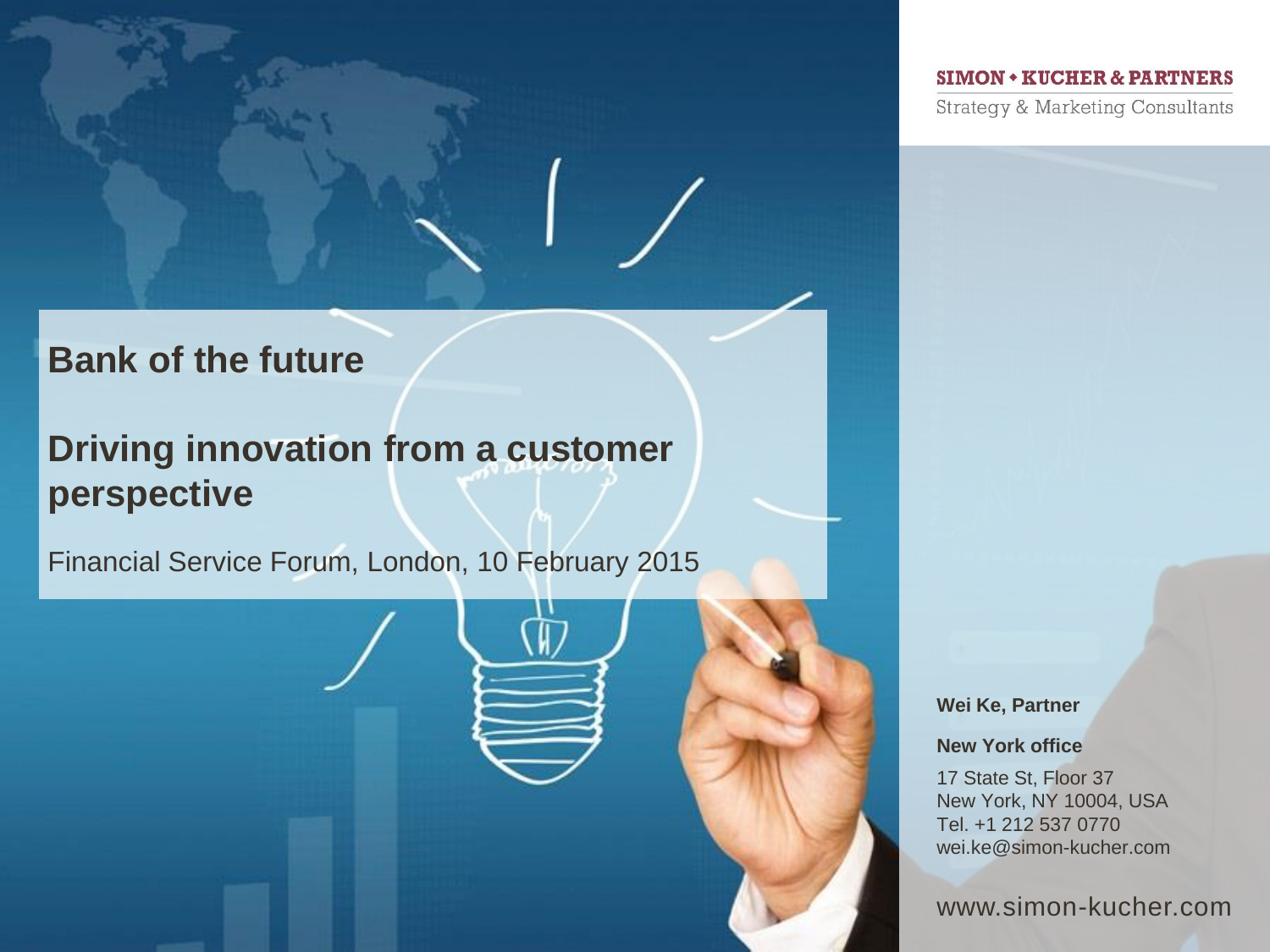# **TIE approach to optimise your product suite**

#### **SIMON • KUCHER & PARTNERS**

Strategy & Marketing Consultants





- **1**
- Align all stakeholders on product transformation goals
- Benchmark competitive offering and international best practices **2**
- **3**
- Analyse competitive strengths and weaknesses (sales survey or workshop)
- **4**
- Understand customer behaviours / needs by analysing historical transactions

# **Transparency Intelligence Execution**



- Develop actionable customer segments based on needs and behavioural patterns **5**
- Measure and understand segment-level packaging preference and price elasticity **6**
- **7**

**8**

- Design candidate product lineups and forecast financial scenarios
- Finalise the product line-up based on financial simulation and win / loss analysis



- **9**
	- Outline a detailed customer migration plan
- Define internal (sales force) and external (customer) communication strategy **10**
- Develop sales kit to support successful migration of **11**

**12**

customers

Train sales on the new product line-up & monitor market reactions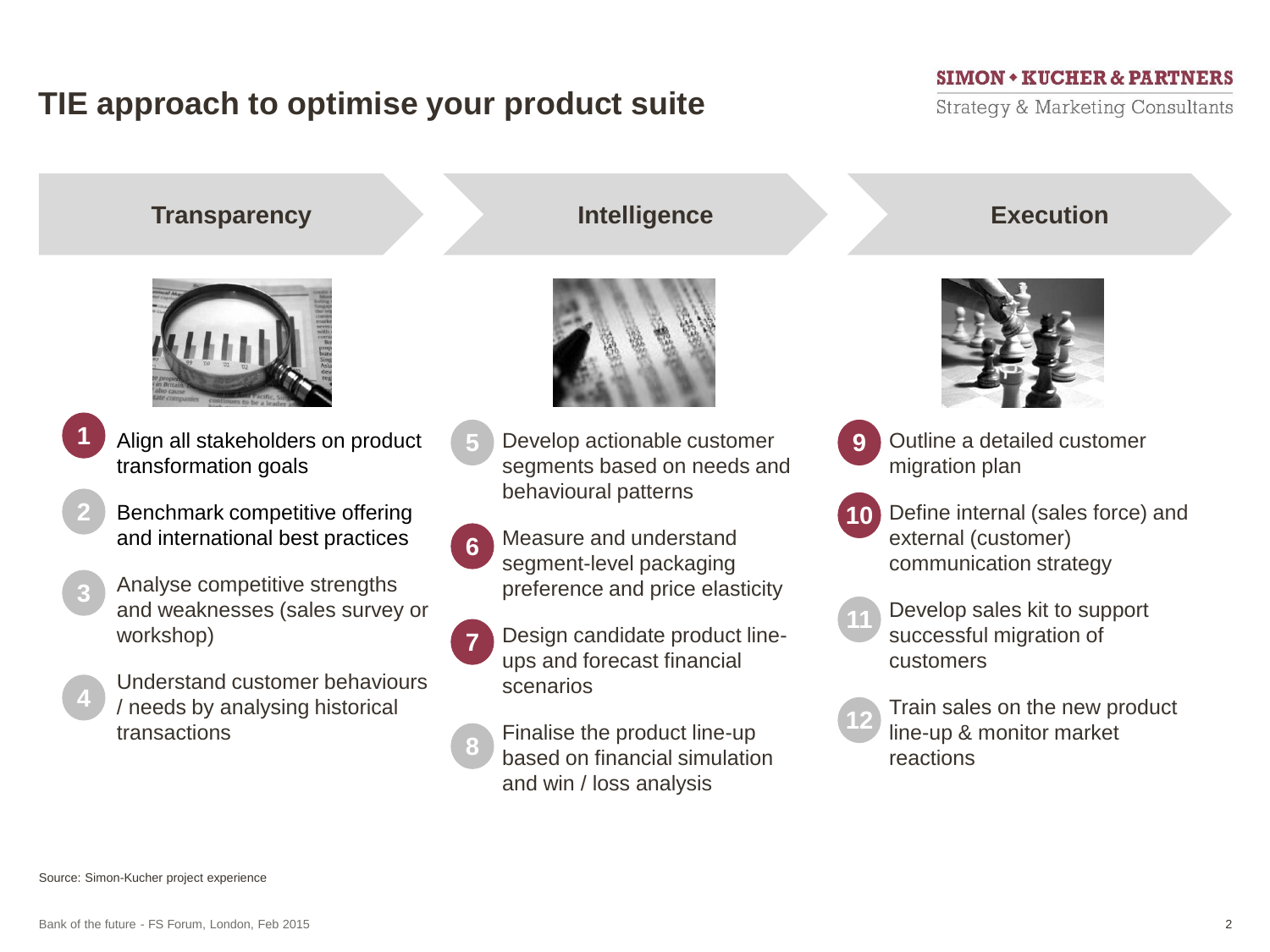# **T I E**

**SIMON + KUCHER & PARTNERS** Strategy & Marketing Consultants

### **Understand your competitive strengths and weaknesses 1**

# **Customer value drivers**

- 1. ATM network
- 2. Branch network
- 3. Online / Mobile experience
- 4. Trustworthy brand / reputation
- 5. Needs-based products
- 6. Breadth of product portfolio (other financial services products)
- 7. Reliable execution (getting it right at first time)
- 8. Usage based incentives and rewards
- 9. High quality of customer service
- 10. Good relationship with personal banker
- 11. Cheap service fees
- 12. Low fees
- 13. High interest rates for balances
- 14. Transparent fees (I know what fees I can expect)
- 15. Low requirements to waive fees

# **Matrix of Competitive Advantage**

**5**

**14**

**8**

**Accepted weaknesses**

 $\sim$ 

**Importance of value driver**

mportance of value driver

d.

**Competitive** 



**15**

**"Over-Performing"**

Fees are important but far from being the main value driver of a primary banking relationship

**Requirements to waive fees are less important**

# **Personal relationships and trust are a more important value drivers than low fees!**

**3**

**13**

**11**

**Relative performance compared to main competitors**

Source: Simon-Kucher project experience. All figures are disguised to protect client anonymity.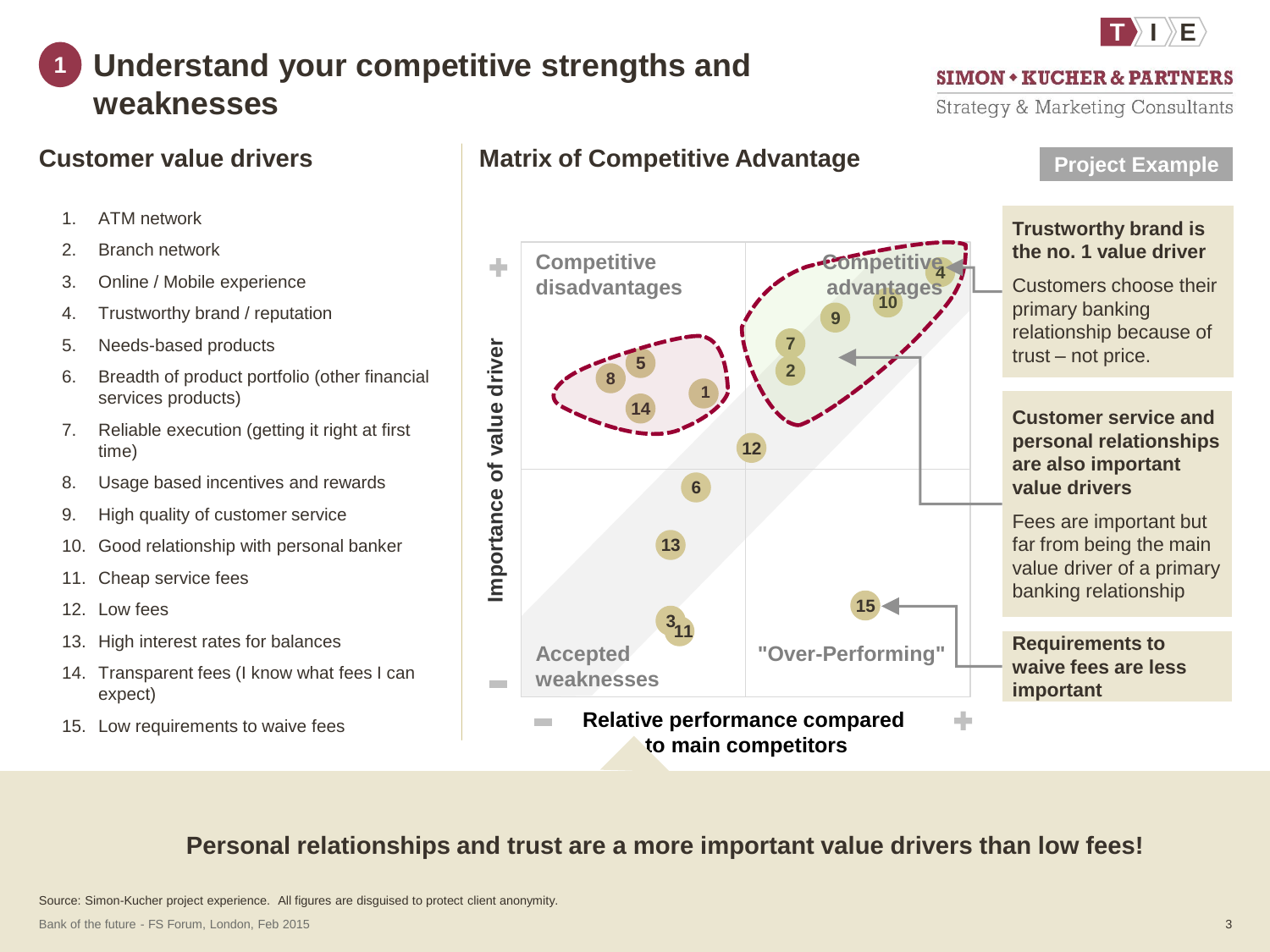### **Deploy choice-based research to quantify feature/price utility 6**



 $SIMON * KUCHER & PARTNERS$ Strategy & Marketing Consultants



- **No direct questions** on price and other attributes of product / service
- **Product is split into its relevant** attributes
- **Respondent** is forced into **trade-offs**  and to balance out performance against prices
- **Systematic variation of all product** attributes including price

**Simultaneous evaluation of customer value perceptions** *and* **willingness-to-pay**

**Choice simulation exercises leverage consumer decision psychology to uncover the true underlying feature utility values and price elasticity measures.**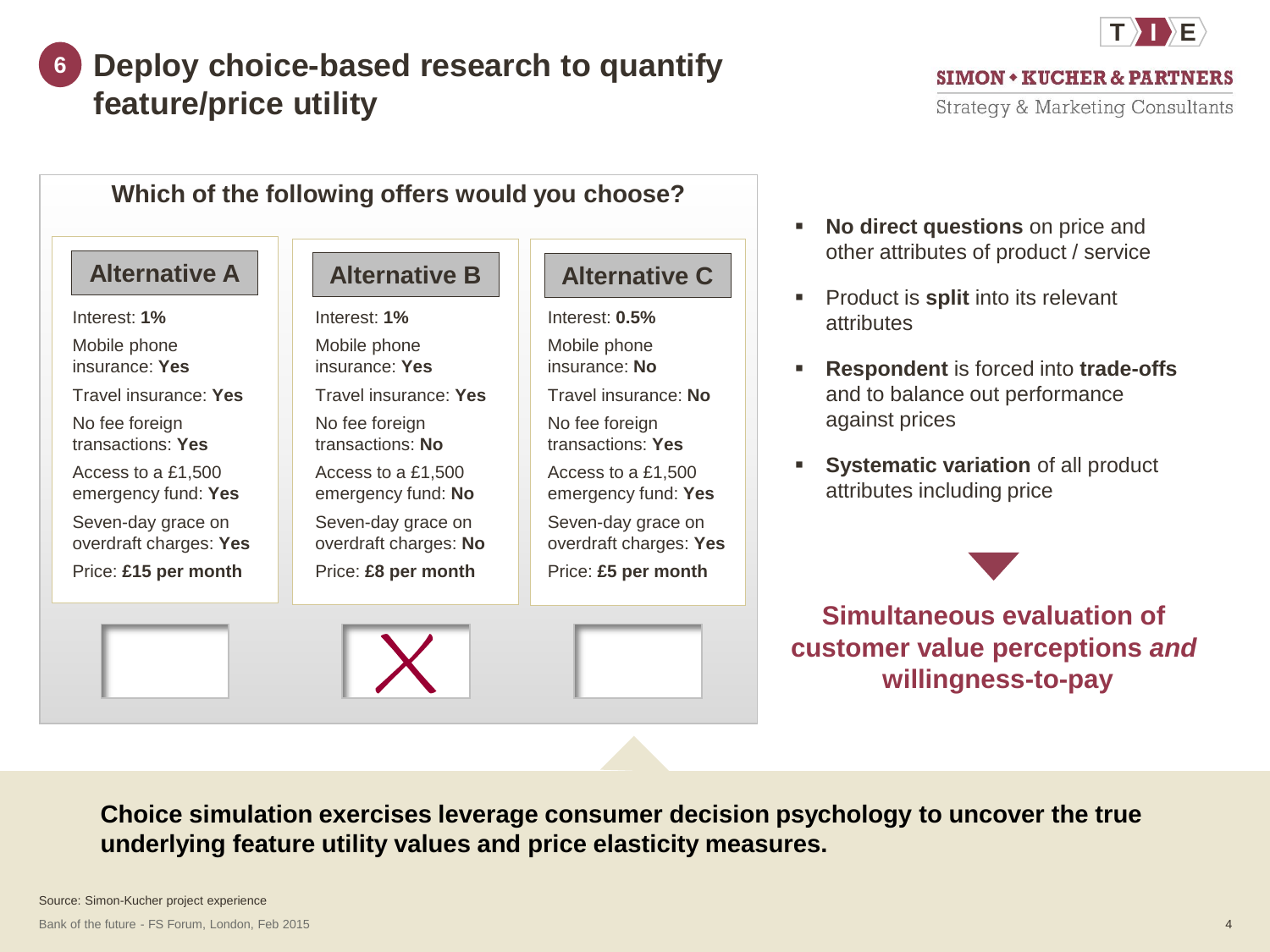

# **Four typical bundling archetypes as a starting point**

**SIMON • KUCHER & PARTNERS** 

Strategy & Marketing Consultants



# **Mixed bundling: Offering a la cart features on top of the bundles.**

**7**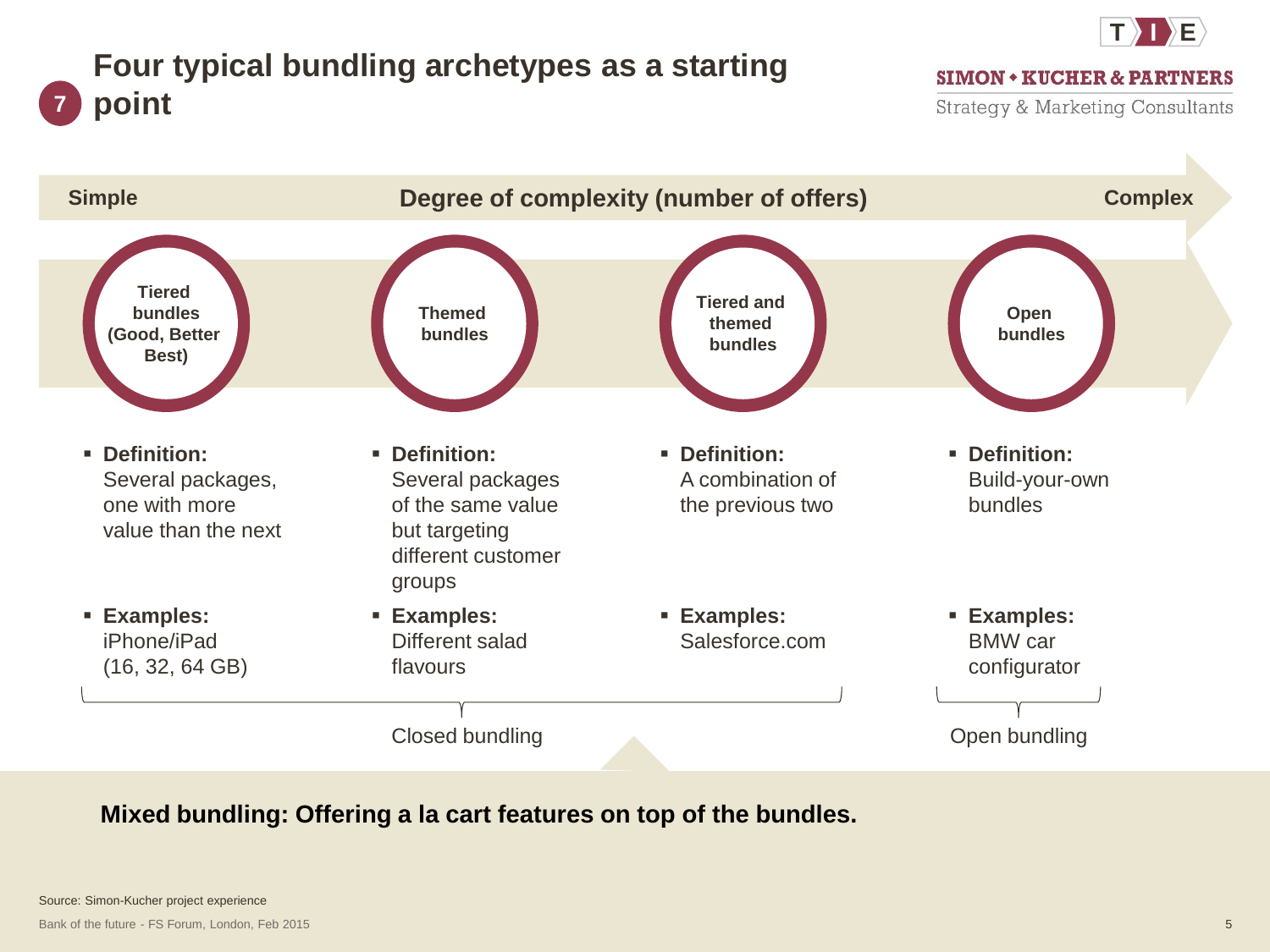### **Prioritise features for account differentiation: Modular architecture 7**



#### **SIMON + KUCHER & PARTNERS**

Strategy & Marketing Consultants

### **Best Practice**

#### **UnionBank** Learn more about our services: Personal | Small Business | Commercial & Institutional | The Private Bank Banking By Design<sup>®</sup> \$3.50/month total cost with selected features and waivers Direct Deposit Waiver: We'll waive the \$3 base cost (monthly service charge) when you No make a single direct deposit of at least \$250 during the monthly statement period. Make your account personal by choosing all the features you want. (Click any (i) symbol below for important feature details.)  $\circledcirc$  $\circ$  $\circledcirc$  $\circledR$ 0 **Debit Card** Online **Online Banking** Mobile Banking Email Alerts **Text Alerts** or ATM Card Statements  $$0/m<sub>0</sub>$  $$0/m0$  $$0/m0$  $$0/m0$  $$0/m0$  $\circledR$  $\circled{0}$ **Savings or** Non-Union Bank Unlimited Paper Online Bill Pay **Money Market Safe Deposit Box ATM Transactions Statements Check Supply** Account  $$0/m<sub>0</sub>$  $$2/m<sub>0</sub>$ (\$1.50 after 12/31/13) \$3.00 / mo  $$1/m<sub>0</sub>$  $$1/m<sub>o</sub>$ \$1.50 / mo (small)  $$5/m0$ *imediuml* Money Orders<sup>1</sup>  $\circ$ \$6.50 / mo **Incoming Wire** Expedited **Express Phone** Traveler's Cheques (lorge) Transfers Card Delivery **Customer Service** Cashier's Checks  $$1/m<sub>o</sub>$  $$1/m<sub>0</sub>$  $$1/m<sub>0</sub>$  $$1/m<sub>0</sub>$

## **Union Bank enables the customer to 'pick and choose'** Benefits / Drawbacks

Customers have flexibility to pick  $\Box$ and choose features they want

- $\Box$  Features can be shown selectively, based on expected needs e.g. show budgeting tools to low income family
- $\Box$ Too many features can appear complex and overwhelm customers
- □ Account finder mechanism required to support the customer in their decision-making process
- Customers tend to 'cherry-pick' only  $\Box$ those features that they are likely to use which could impact cost to serve

**USA**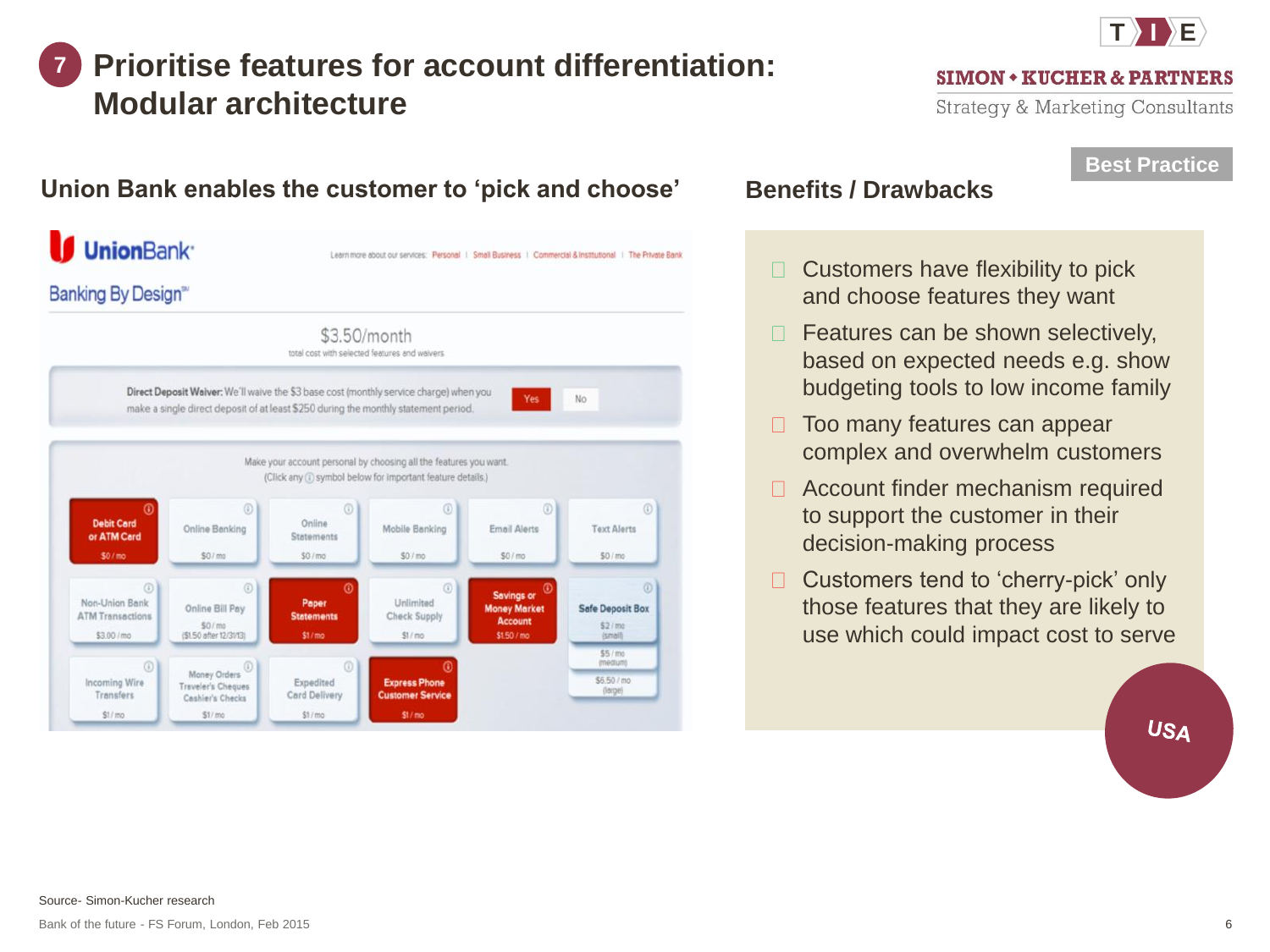### **Successful bundles need at least one leader and one filler feature 7**



**SIMON + KUCHER & PARTNERS** 

Strategy & Marketing Consultants

**A successful bundle needs ...**



Bank of the future - FS Forum, London, Feb 2015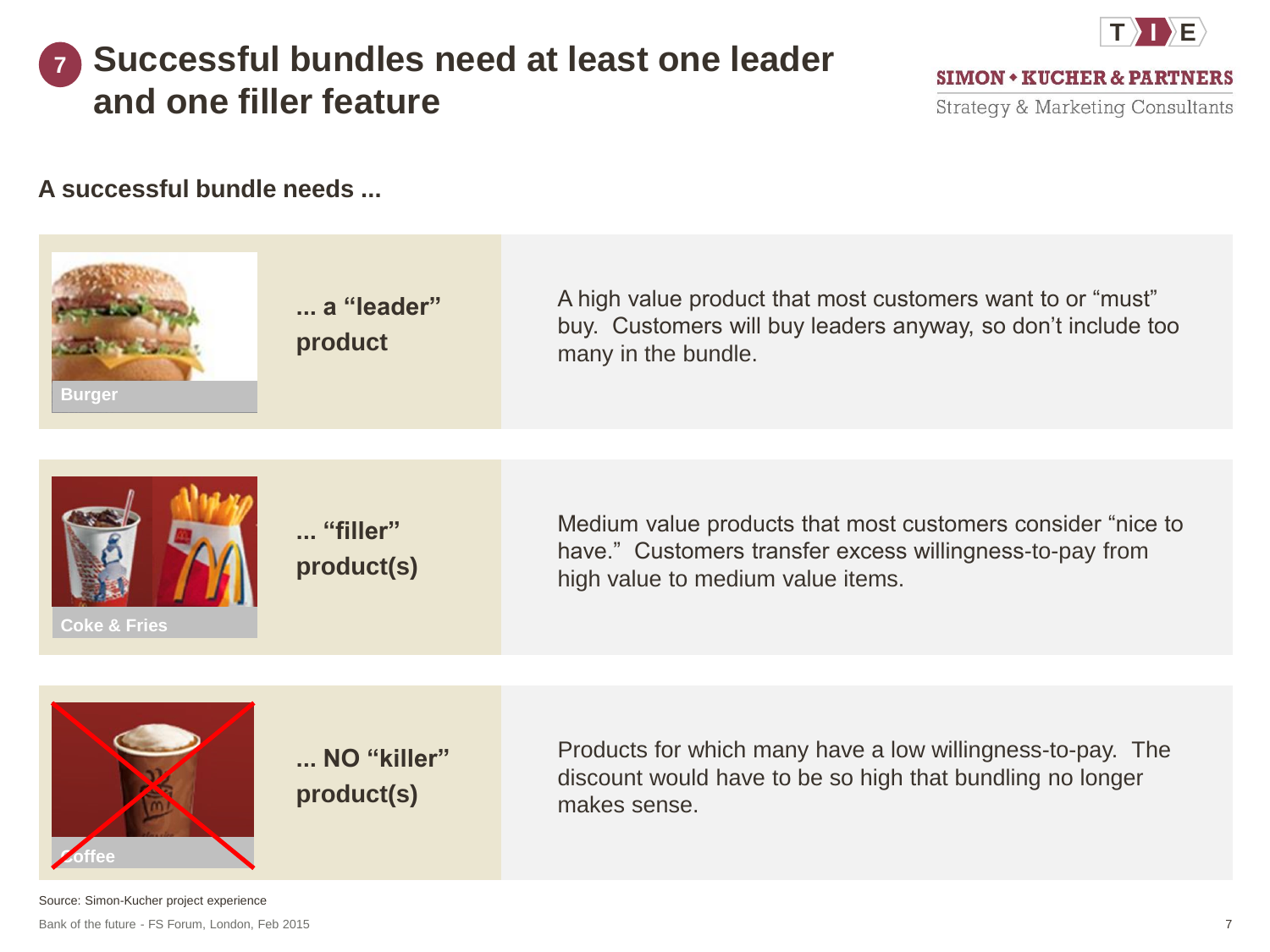

#### **Feature leader / filler matrix 7**

**SIMON + KUCHER & PARTNERS** 

**Strategy & Marketing Consultants** 

price in the

|                                  | <b>Feature leader / filler matrix</b>                                                |                                                                                                        |                                                                                                                                        | <b>Potential</b><br>core |                                                                                                                                                                                                                                                                              |
|----------------------------------|--------------------------------------------------------------------------------------|--------------------------------------------------------------------------------------------------------|----------------------------------------------------------------------------------------------------------------------------------------|--------------------------|------------------------------------------------------------------------------------------------------------------------------------------------------------------------------------------------------------------------------------------------------------------------------|
| high<br>Price sensitivity<br>low | ٠<br>high price sensitivity<br>$\blacksquare$                                        | <b>Fillers</b><br>Supporting features with<br>Bundle into the core offer<br>to blur price transparency | <b>Leaders</b><br>Strong features high price<br>٠<br>sensitivity<br>Building blocks for a<br>٠<br>differentiated core product<br>offer |                          | The matrix combines<br>two perspectives<br>1. Choice probability:<br>What is the demand for<br>each feature on<br>average?<br>2. Price sensitivity:<br>How much deviation is<br>there between the low<br>and the high price in the<br>choice probability of<br>each feature? |
|                                  | ш<br>niche appeal<br>٠<br>to the core product<br>٠<br>balancing customer<br>outreach | <b>Niche add-ons</b><br>Supporting features with<br>Can be offered as add on<br>Should be evaluated by | <b>Lead add-ons</b><br>Strong features for<br>٠<br>individual offers<br>Springboards for potential<br>add-on packages                  |                          |                                                                                                                                                                                                                                                                              |
|                                  | <b>Choice probability</b><br>low                                                     |                                                                                                        | high <b>Potential</b>                                                                                                                  |                          |                                                                                                                                                                                                                                                                              |

**add-on**

Source: Simon-Kucher project experience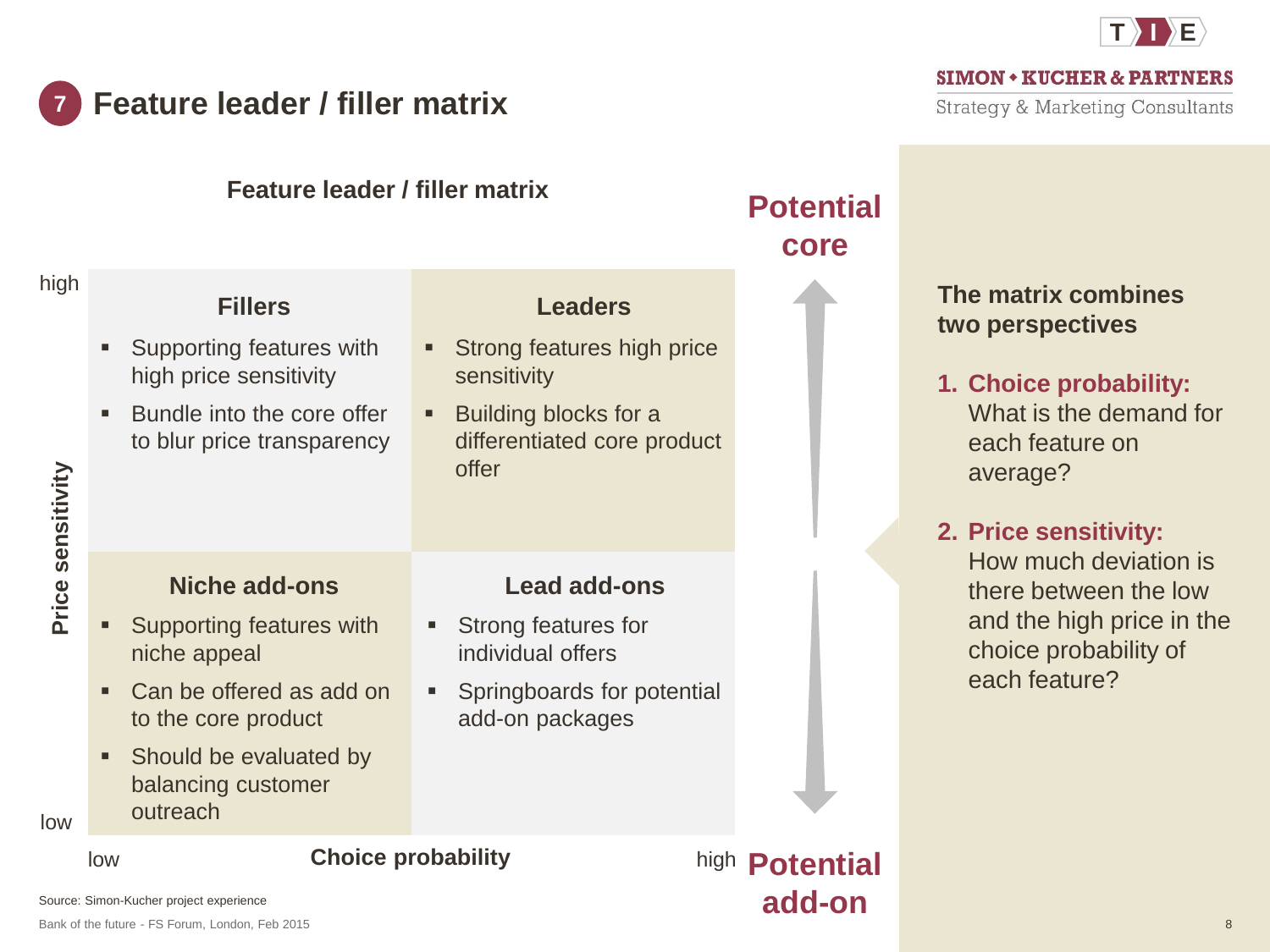

# **To bundle or not to bundle: Leader / Filler matrix**

**SIMON + KUCHER & PARTNERS** Strategy & Marketing Consultants



**add-on**

Source: Simon-Kucher project experience. All figures are disguised to protect client anonymity.

**Quarterly** 

low

low

Online Alerts

*Fillers*

 $\bullet$ 

**7**

high

**Price sensitivity**

Price sensitivity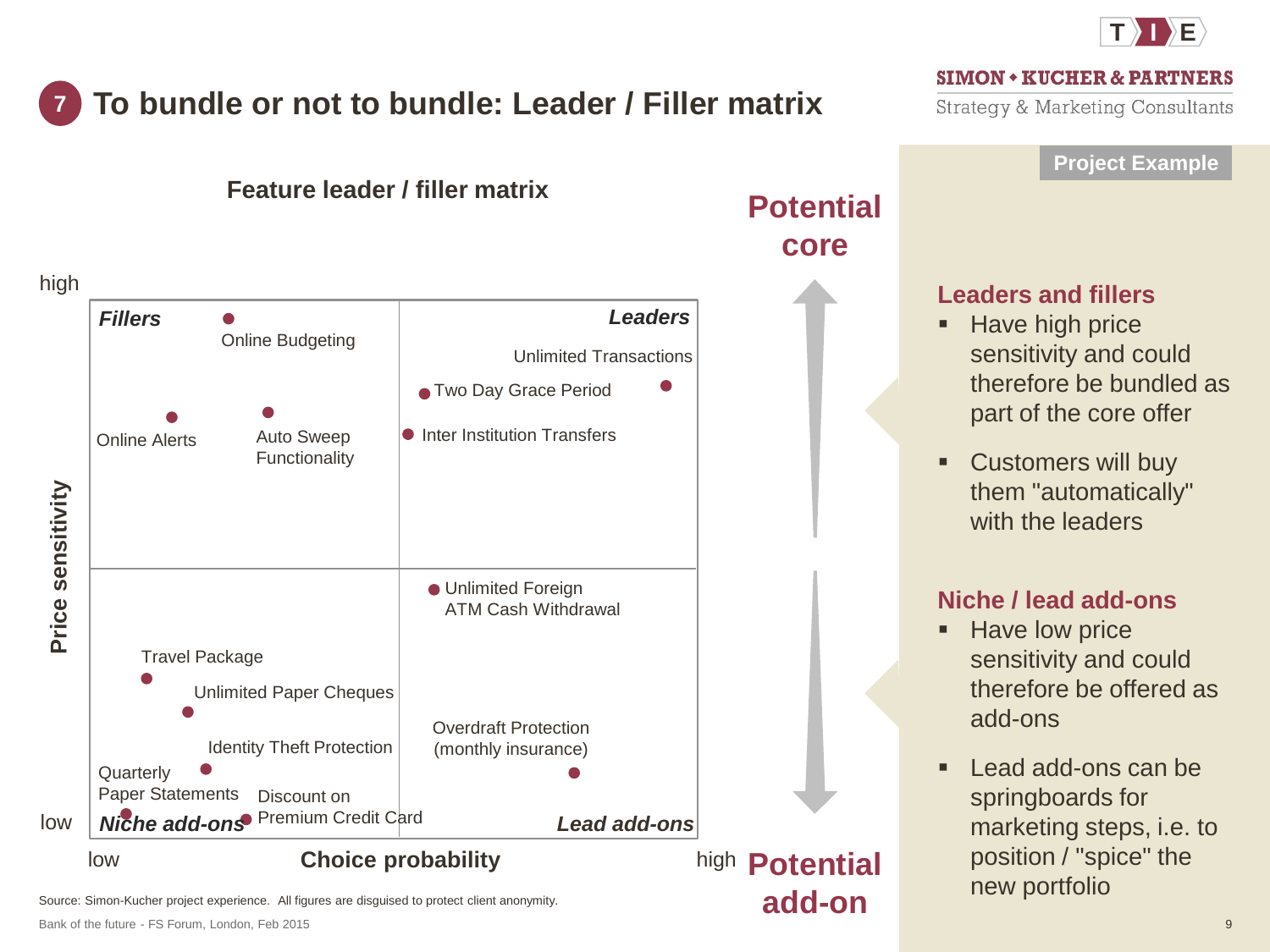

#### **SIMON • KUCHER & PARTNERS**

**Strategy & Marketing Consultants** 

# **2** Common migration scenarios

Revenue is ultimately impacted by migration rules

# **Project Example**

| <b>Hard migration - Target</b><br>account                                                                                                                                           | <b>Hard migration - Best</b><br>choice                                                                                                                                                                                                        | Hard migration - Free<br>choice                                                                                                             | <b>Soft migration</b>                                                                                                                                                                                                                      |
|-------------------------------------------------------------------------------------------------------------------------------------------------------------------------------------|-----------------------------------------------------------------------------------------------------------------------------------------------------------------------------------------------------------------------------------------------|---------------------------------------------------------------------------------------------------------------------------------------------|--------------------------------------------------------------------------------------------------------------------------------------------------------------------------------------------------------------------------------------------|
| • Designate a target account<br>and force migrate to that<br>account<br>A target account should be<br>structurally similar to the<br>incumbent account, e.g.<br>ECAs go to new base | • Designate a "best" account<br>and force migrate to that<br>account<br>• The "best" account has the<br>lowest fee implications to the<br>customer of all available<br>account choices, as<br>determined through historical<br>usage patterns | Customers must migrate<br>to one of new accounts,<br>although they are free to<br>choose any of the new<br>accounts as their new<br>account | • Customers are allowed to<br>stay with their existing<br>accounts if they do not want<br>to migrate to any of the new<br>accounts<br>• They are also free to choose<br>any of the new accounts as<br>their new account if they so<br>wish |
| <b>Asserted migration</b><br>paths                                                                                                                                                  | <b>Asserted migration</b><br>paths that optimise<br>fees at the<br><i>individual level</i>                                                                                                                                                    | <b>Conjoint choice</b><br>probabilities re-<br>normalised after<br>dropping "no purchase"                                                   | <b>Conjoint choice</b><br>probabilities                                                                                                                                                                                                    |

#### **Customer friendliness Revenue impact**

Source: Simon-Kucher project experience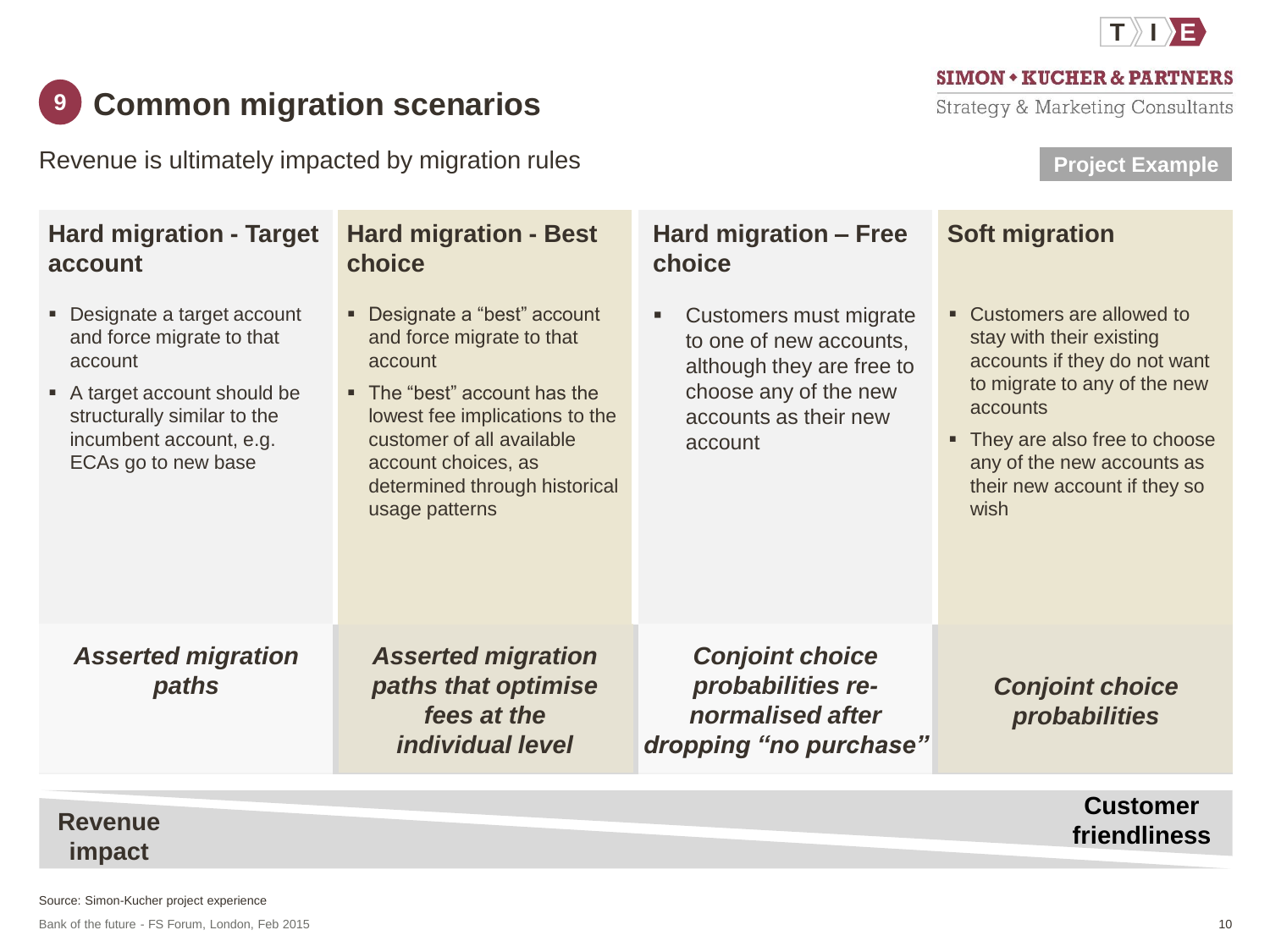

# **Use value communication tools to aid account 10 sales**

#### **SIMON • KUCHER & PARTNERS**

Strategy & Marketing Consultants

## **Project Example**



Source: Simon-Kucher project experience